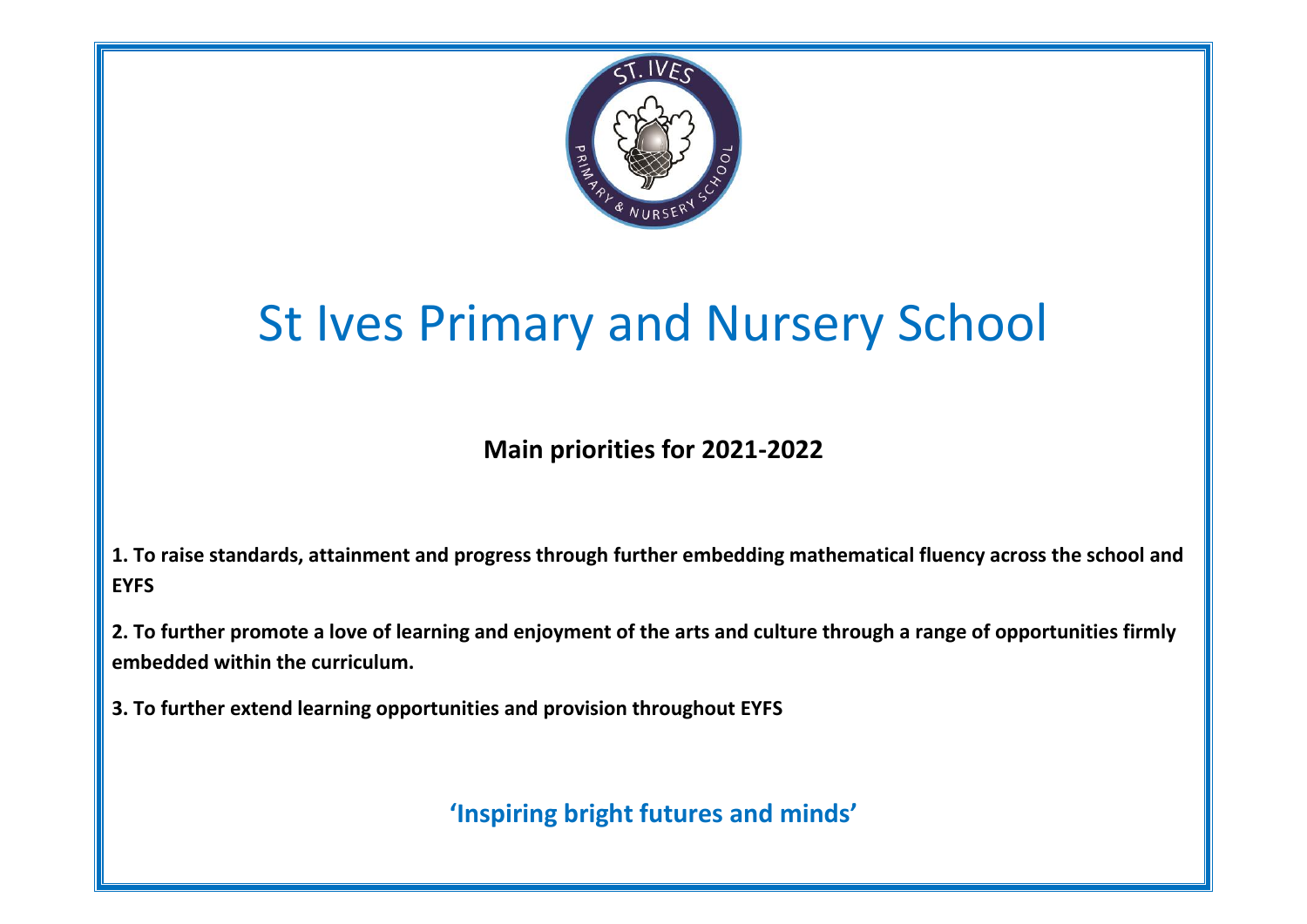| To raise standards, attainment and progress through further<br>embedding mathematical fluency and early number sense<br>across the school and EYFS                                                                                                                                                                                                                                                                                                                                                 |                                                                  | <b>Strategic Lead: Sarah Wanless</b>                                                                                                                                                                                                                                                                                                                                                                                                          | <b>Rights Respecting</b><br>Article 28: All children have a right to an education<br>Article 19: Ensure all children are safe and protected from<br>harm                                                                                                                                                            |                                                   |
|----------------------------------------------------------------------------------------------------------------------------------------------------------------------------------------------------------------------------------------------------------------------------------------------------------------------------------------------------------------------------------------------------------------------------------------------------------------------------------------------------|------------------------------------------------------------------|-----------------------------------------------------------------------------------------------------------------------------------------------------------------------------------------------------------------------------------------------------------------------------------------------------------------------------------------------------------------------------------------------------------------------------------------------|---------------------------------------------------------------------------------------------------------------------------------------------------------------------------------------------------------------------------------------------------------------------------------------------------------------------|---------------------------------------------------|
| Outcomes: What success will look like for children<br>Identification and removal of barriers<br>$\bullet$<br>Increased opportunities to display fluency<br>$\bullet$<br>All children to achieve Multiplication Tables at Y4<br>$\bullet$<br>$\bullet$<br>Consistency of approach to fluency across all year groups<br>$\bullet$<br>$\bullet$<br>Positive attitudes of specific groups towards maths and arithmetic<br>$\bullet$<br>Teacher feedback enables children to make progress<br>$\bullet$ |                                                                  | 100% of children to be fluent in the addition and subtraction facts by the end of Y2 (and Year 3 2022)<br>Children will be able to make connections between their knowledge and how they can apply this to different mathematical problems                                                                                                                                                                                                    |                                                                                                                                                                                                                                                                                                                     |                                                   |
| <b>Target</b>                                                                                                                                                                                                                                                                                                                                                                                                                                                                                      | <b>Actions</b>                                                   |                                                                                                                                                                                                                                                                                                                                                                                                                                               | <b>Monitoring and Evaluation</b>                                                                                                                                                                                                                                                                                    | <b>Funding</b>                                    |
| 1. To identify and remove barriers in<br>mathematical fluency                                                                                                                                                                                                                                                                                                                                                                                                                                      | children<br>applied in timely manner                             | 1.1 Analysis of internal/external barriers for individual/groups of<br>1.2 Identify common barriers across the school/families/locality<br>1.3 Early identification of barriers/learning needs<br>1.4 Develop the role of Maths Ambassador in Y6<br>1.5 Use of assessment/data checks to ensure interventions are                                                                                                                             | Analyse impact of interventions over different<br>time frames: short, medium and long<br>Staff meetings<br>Pupil voice meetings<br>Analysis of termly assessments / data<br>Maths ambassadors to meet with individuals /<br>groups / SW<br>Termly feedback to local governing<br>committee                          | Subject leader<br>time £1000                      |
| 2. Enhance staff mathematical<br>subject knowledge on progression<br>with a particular focus on arithmetic<br>and automaticity                                                                                                                                                                                                                                                                                                                                                                     | facts session videos<br>from Early Years throughout the school   | 2.1 Introduction of programme of Arithmetic across KS1/2: Number<br>Sense and Fluent in Five/Rapid Reasoning<br>2.2 Staff training on Number Sense and Fluent in Five programme<br>2.3 SW complete 'Getting Going' training and feedback to staff<br>2.4 Staff to familiarise themselves with the programme, watch No.<br>2.5 Staff to complete Numbersense training and CPD<br>2.6 Develop a whole school progression of number automaticity | Staff meetings - Teaching and support staff<br>SW to ensure online training has been<br>completed<br>Lesson observations<br>Analysis of termly assessments<br>SW to monitor impact of interventions<br>through data and ensure early intervention is<br>in place<br>Termly feedback to local governing<br>committee | <b>NS £200</b><br><b>TTRS £200</b><br>F in 5 £100 |
| 3. To increase arithmetic fluency and<br>speed of recall of key facts                                                                                                                                                                                                                                                                                                                                                                                                                              | fluency programme<br>classrooms<br>utilise key arithmetic skills | 3.1 Introduction of programme of Arithmetic across KS1/2: Number<br>Sense R-Y3 and Fluent in Five and Rapid Reasoning (KS2)<br>3.2 Daily Number sense/Fluent in 5 sessions/RR<br>3.3 Agree whole school approach to dedicated time spent daily on<br>3.3 Children to be fluent in +/- facts, these to be displayed round<br>3.4 Teach rapid reasoning/problem solving alongside<br>3.5 Number day/Money sense, Supermovers: opportunities to  | Termly assessments / data analysis<br>Staff meetings - teachers and support staff<br>Lesson observations / drop-ins<br>Learning walks<br>Maths ambassadors to meet with pupils and<br>feedback to SW<br>Monitor progress of SEN/disadvantaged<br>children<br>Termly feedback to local governing<br>committee        |                                                   |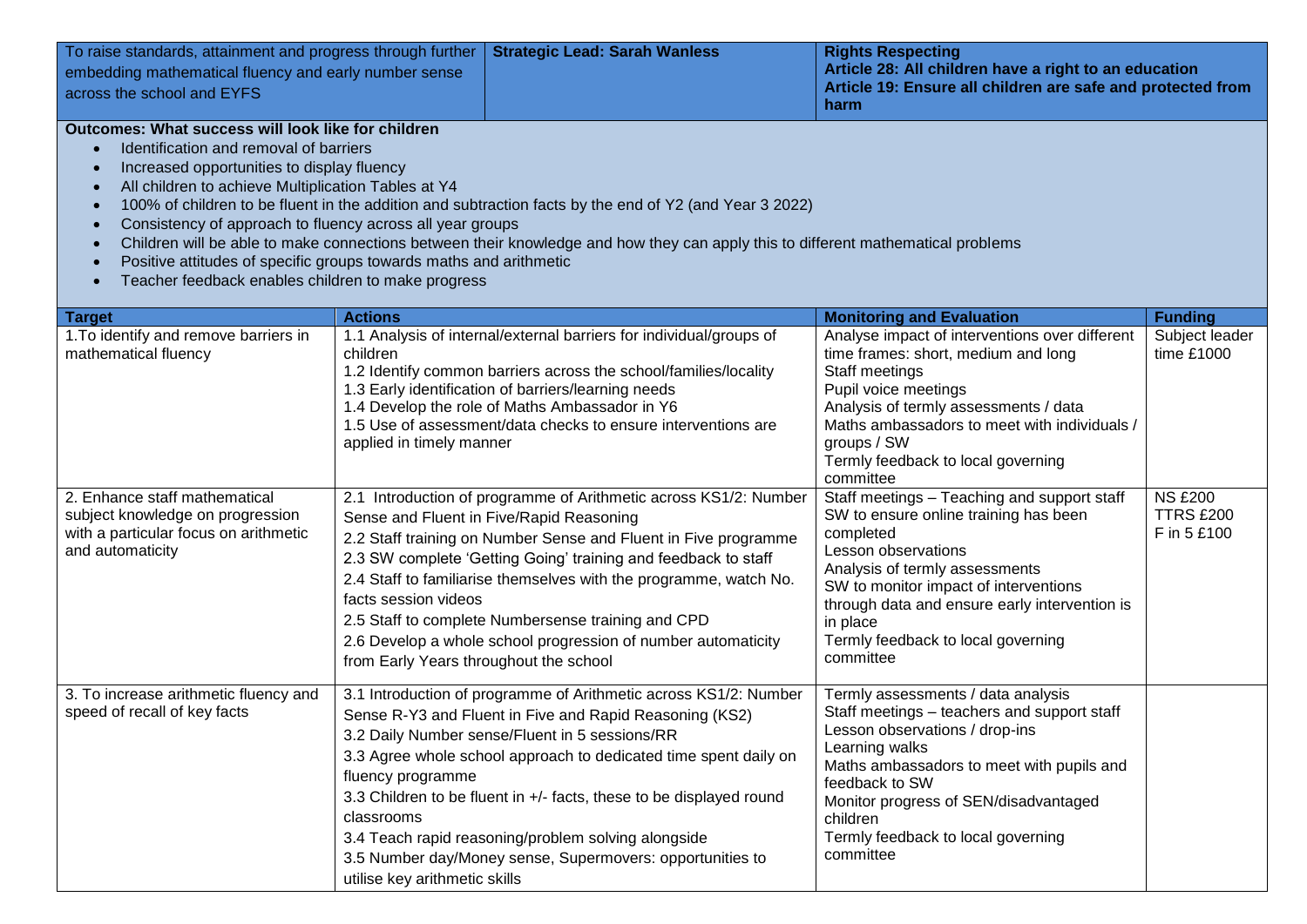|                                                                                                                                  | 3.6 Analysis of times table knowledge, preparation for TT test Y4.<br>Include practise of times tables including Y5/6<br>3.7 Regular assessment of pupil progress using NS/TTRS<br>assessments<br>3.8 Teachers to complete 1:1 conferencing assessment with MA<br>children prior to starting Number sense unit<br>3.9 Support staff complete training to support children from falling<br>behind within the sessions                                                                                                                                                                                                                                                             |                                                                                                                                                                                                          |                                                                                                           |
|----------------------------------------------------------------------------------------------------------------------------------|----------------------------------------------------------------------------------------------------------------------------------------------------------------------------------------------------------------------------------------------------------------------------------------------------------------------------------------------------------------------------------------------------------------------------------------------------------------------------------------------------------------------------------------------------------------------------------------------------------------------------------------------------------------------------------|----------------------------------------------------------------------------------------------------------------------------------------------------------------------------------------------------------|-----------------------------------------------------------------------------------------------------------|
| 4. Children across the school to have<br>high expectations/opinions of<br>themselves as mathematicians                           | 4.1 Pupil questionnaire to find out the barriers<br>4.2 Focused teaching opportunities to develop mathematical<br>resilience<br>4.3 Targeted Interventions for underperforming pupils to support<br>learning: catch up maths, plus 1, power of 2, booster group, 1:1<br>support, Numbersense intervention for KS2                                                                                                                                                                                                                                                                                                                                                                | Analysis of pupil questionnaire<br>Termly pupil voice meeting – led by maths<br>ambassadors / SW<br>Monitor progress of SEN/disadvantaged<br>children<br>Termly feedback to local governing<br>committee | Subject leader<br>time out to<br>observe and<br>feedback<br>£1000<br>Catch Up<br>Funding £80<br>per pupil |
| 5. To further embed the progressive<br>early years maths curriculum using<br>the new EYFS to prepare children for<br><b>KS1.</b> | 5.1 Whole school progression of number facts from EYFS - Y6<br>5.2 Ensure a progressive early years maths curriculum in line with<br>new ELG and development matters guidance.<br>5.3 Ensure all early years' staff are familiar with the new ELG and<br>the steps needed to achieve it.<br>5.4 Maths subject leader is aware of curriculum changes and<br>involved in planning curriculum.<br>5.4 Assess frequently to ensure children are making progress and<br>adapt teaching accordingly.<br>5.5 Home learning opportunities for YR over the year linked to skills<br>needed to meet ELG.<br>5.6 Early identification and intervention to support underperforming<br>pupils | SW to support EYFS staff<br>SW to monitor that progression is embedded<br>through observations/staff meeting/book<br>looks<br>Termly feedback to local governing<br>committee                            | CPD training<br>£300                                                                                      |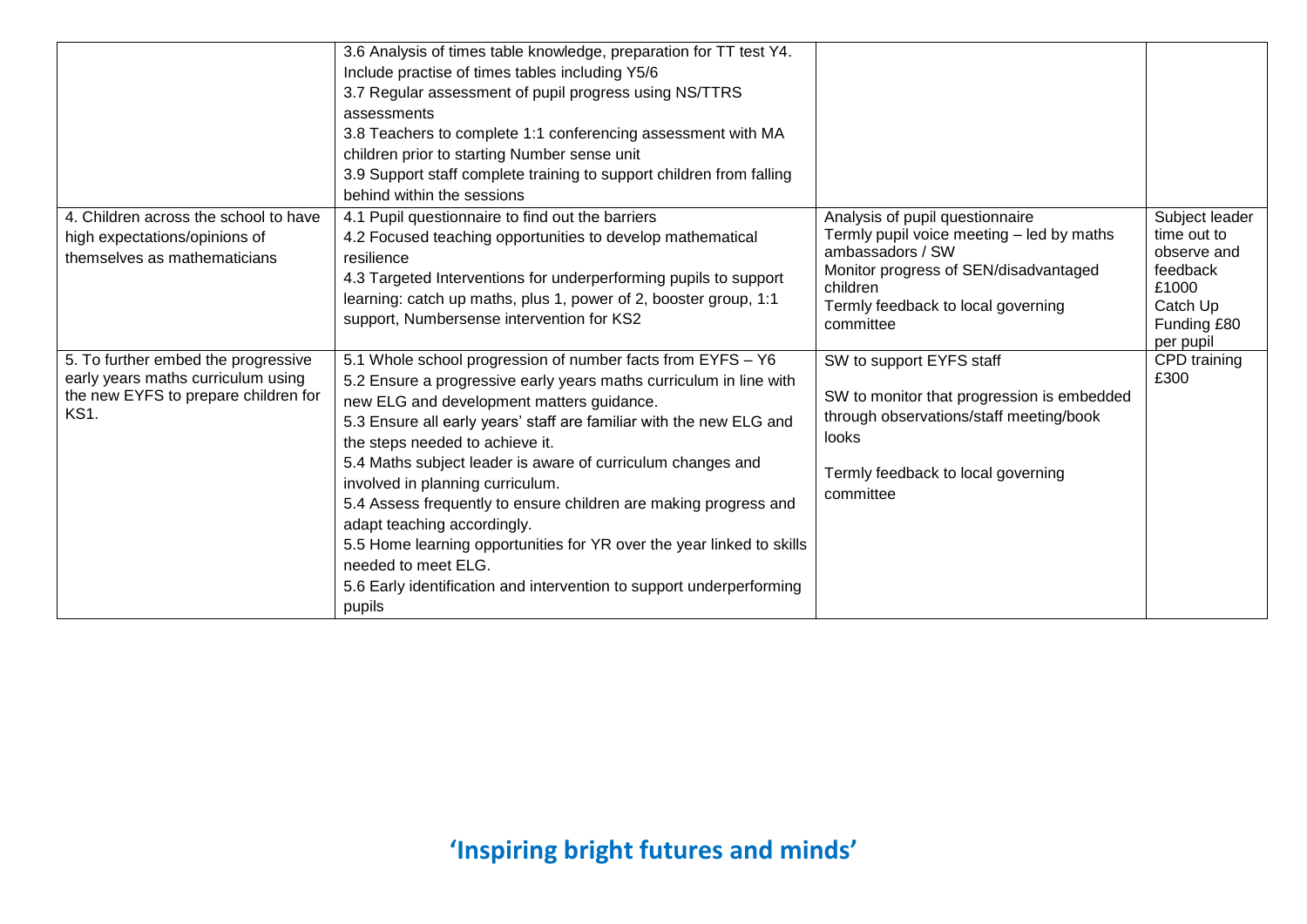| To further promote a love of learning of the arts and<br>cultural education through a range of opportunities<br>firmly embedded within the curriculum |                                                                                                                                                                                                                                                                                                 | Strategic lead: Laura Crossley/Louise Hammond                                       | <b>Rights Respecting</b><br>Article 28: All children have a right to an education<br>Article 19: Ensure all children are safe and protected<br>from harm                                                                                                                                                                                                                                                                                           |                                                                                                                                                                                                                           |                                                                 |
|-------------------------------------------------------------------------------------------------------------------------------------------------------|-------------------------------------------------------------------------------------------------------------------------------------------------------------------------------------------------------------------------------------------------------------------------------------------------|-------------------------------------------------------------------------------------|----------------------------------------------------------------------------------------------------------------------------------------------------------------------------------------------------------------------------------------------------------------------------------------------------------------------------------------------------------------------------------------------------------------------------------------------------|---------------------------------------------------------------------------------------------------------------------------------------------------------------------------------------------------------------------------|-----------------------------------------------------------------|
| $\bullet$<br>$\bullet$<br>$\bullet$                                                                                                                   | Outcomes: What success will look like for children<br>Successfully complete Arts Mark Gold Award<br>Increased engagement in DA and SEND children<br>Opportunities to perform outside the school to wider audiences<br>Children to successfully complete Discover Art Award from Trinity College |                                                                                     | 100% of children to participate in a performing arts/musical performance throughout the school year<br>Children will have a greater understanding of how the Arts and Cultural Education increases opportunities for them                                                                                                                                                                                                                          |                                                                                                                                                                                                                           |                                                                 |
| <b>Target</b>                                                                                                                                         |                                                                                                                                                                                                                                                                                                 | <b>Actions</b>                                                                      |                                                                                                                                                                                                                                                                                                                                                                                                                                                    | <b>Monitoring &amp; Evaluation</b>                                                                                                                                                                                        | <b>Funding</b>                                                  |
|                                                                                                                                                       | 1. Successfully complete Arts<br>Mark Gold Award                                                                                                                                                                                                                                                | gold award<br>1.2 Register school for Arts Mark<br>1.3 SL to attend Development Day | 1.1 Subject leader to research specific criteria for the Arts Mark<br>1.4 Complete Self-Assessment Framework<br>1.5 Complete audit with staff and children<br>1.6 Attend LGC meeting to share progress towards Arts Mark                                                                                                                                                                                                                           | LGC monitor progress towards Arts Mark<br>though feedback at LGC meetings<br>Gain feedback from parents regarding the<br>arts and cultural education<br>SL to evaluate progress towards award                             | £1000<br>£500 for Arts<br>Mark<br>rehistration<br>SL time £1000 |
| 2.                                                                                                                                                    | Maintain high quality arts and<br>cultural education                                                                                                                                                                                                                                            | off in preparation)<br>cultural education<br>further afield                         | 1.7 Year 4 to complete Arts Award with Trinity College (LM to print<br>2.1 Deepen staff knowledge and confidence in delivering art and<br>2.2 Developing further musical opportunities within school and                                                                                                                                                                                                                                           | LGC monitor how arts and cultural education<br>can be used for school improvement<br>Greater contribution to the curriculum and<br>school improvement                                                                     |                                                                 |
|                                                                                                                                                       |                                                                                                                                                                                                                                                                                                 |                                                                                     | 2.3 Embed and enhance opportunities throughout the school<br>through productions/musical/dance/arts<br>2.4 Complete a pupil voice questionnaire: what do children want to<br>achieve from art and cultural education<br>2.5 LGC and staff to complete Arts and Cultural Education module                                                                                                                                                           | Impact on outcomes<br>Feedback outcomes from pupil questionnaire                                                                                                                                                          |                                                                 |
| 3.                                                                                                                                                    | To further enhance provision<br>and resources for the arts                                                                                                                                                                                                                                      | and materials<br>3.4 Use of knowledge organisers                                    | 3.1 SL to complete an audit of resources within school and provide<br>an inventory of where these are<br>3.2 Source and invest in arts and cultural education reading books<br>3.3 Specific focus on the use of technical vocabulary<br>3.5 Develop children's knowledge of artists                                                                                                                                                                | Feedback to staff outcomes of questionnaire<br>Evaluate children's knowledge of the artists<br>through quizzes/knowledge organisers                                                                                       |                                                                 |
| 4.                                                                                                                                                    | Promoting arts and cultural<br>education within the school<br>community and beyond                                                                                                                                                                                                              | education in school<br>children                                                     | 4.1 Links with artists/designers to further embed art and cultural<br>4.2 Further deepen understanding that arts and cultural education<br>links to skills for life and employment through discussions with<br>4.3 Enhanced opportunities to increase parental engagement: art<br>workshops/performance/assemblies/dance<br>4.4 Questionnaire to parents to ascertain what they would like for<br>their child from the arts and cultural education | SL to feedback to LGC opportunities and<br>impact of these<br>LGC to monitor art though learning<br>walk/digital art gallery<br>SL feedback the analysis of questionnaire<br>regarding the health and wellbeing of pupils |                                                                 |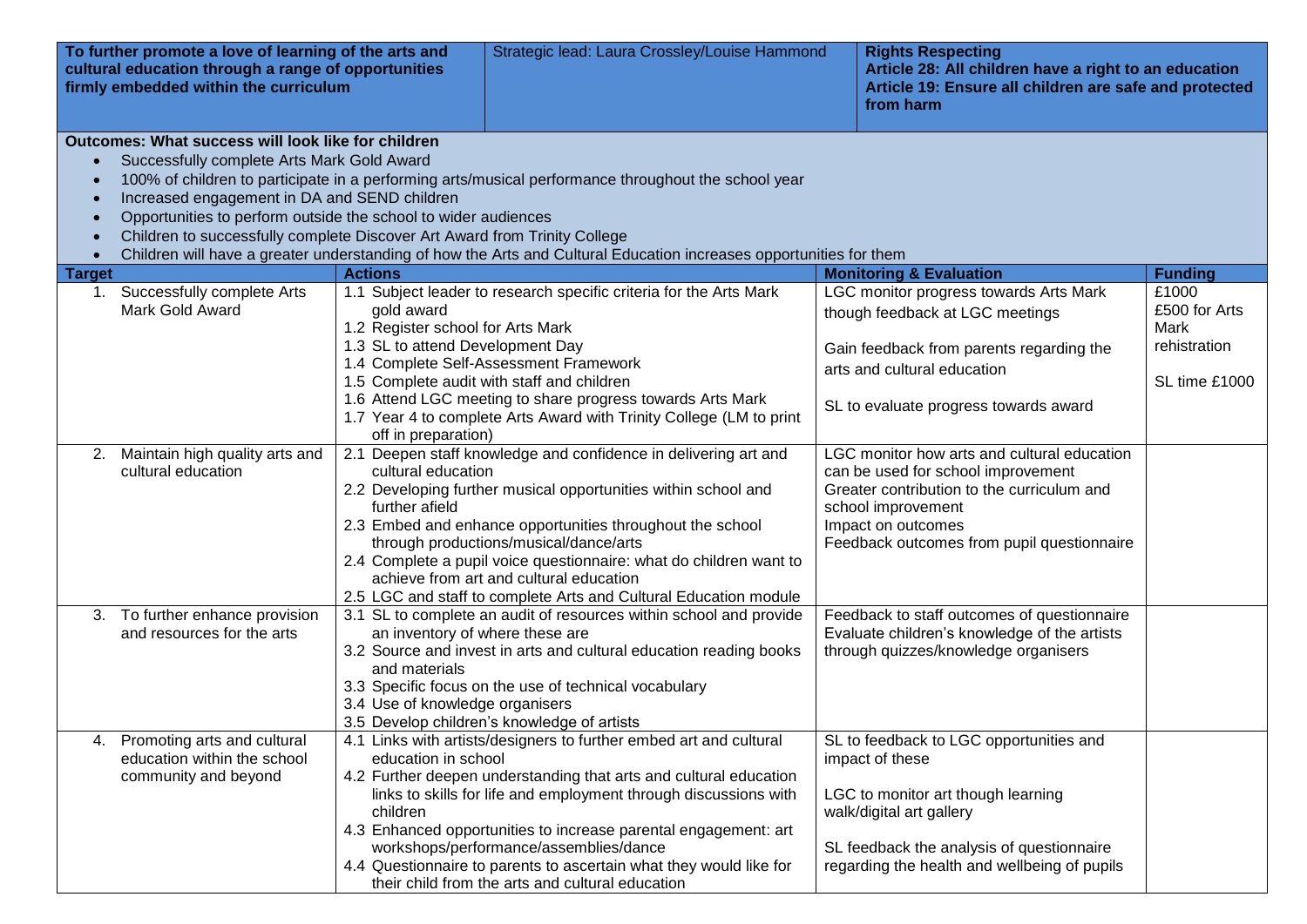|    |                                 | 4.5 Set up a digital art gallery on the school website               |                                             |       |
|----|---------------------------------|----------------------------------------------------------------------|---------------------------------------------|-------|
|    |                                 | 4.6 Creativity and independent outcomes firmly embedded in           |                                             |       |
|    |                                 | planning                                                             |                                             |       |
|    |                                 | 4.7 Deepen understanding of how the arts and cultural education      |                                             |       |
|    |                                 | contribute to the health and wellbeing with children                 |                                             |       |
|    |                                 | 4.8 Showcase children's work to a variety of audiences within the    |                                             |       |
|    |                                 | school and community                                                 |                                             |       |
|    |                                 | 4.9 Develop links with outside agencies: BSO/Lighthouse/Rotary       |                                             |       |
|    |                                 | Photography competition                                              |                                             |       |
|    | 5. Sustain the rich and diverse | 5.1 Increase music tuition take up across KS2 and aspiration of      | Feedback impact of music tuition to LGC     |       |
|    | music vision throughout the     | outcome/grades/                                                      | LGC and SLT to evaluate impact of           |       |
|    | school and further enhance      | 5.2 Encourage take up of local music opportunities throughout        | ambassadors                                 |       |
|    | opportunities                   | Dorset/Hampshire Questionnaire to children and parents               | Increase engagement for DA and SEND         |       |
|    |                                 | regarding what musical instrument they would like to learn           | pupils                                      |       |
|    |                                 | 5.3 Further embed school choir/Samba band to perform at events       | Feedback from questionnaire                 |       |
|    |                                 | and perform to audiences within the school and community             |                                             |       |
|    |                                 | 5.4 Increase DA and SEND engagement through pre teaching the         |                                             |       |
|    |                                 | opportunities                                                        |                                             |       |
|    |                                 | 5.5 Further develop the role of Music Ambassadors within Y6:         |                                             |       |
|    |                                 | opportunities to lead singing/warm ups for younger children          |                                             |       |
|    |                                 | 5.6 Increase opportunities to perform to audiences within different  |                                             |       |
|    |                                 | settings                                                             |                                             |       |
|    |                                 | 5.7 Enable visiting musicians/BSO/theatre groups to visit school     |                                             |       |
| 6. | To further embed Dance and      | 6.1 Engage in local opportunities for children to showcase their     | Feedback outcome of Dance event             | £1000 |
|    | performing arts opportunities   | dance skills within school and beyond 'thegreatbigdanceoff'          | Greater level of engagement from all pupils |       |
|    | both within the school and      | event                                                                | SLT and LGC to evaluate the impact of wider |       |
|    | community for children to       | 6.2 School to take part in the great dance off national event and    | opportunities                               |       |
|    | showcase their performing art   | local dance events/class assemblies and school events                | Feedback from parents and staff             |       |
|    | skills                          | 6.3 All children to have the opportunity to perform a dance to an    | Increased take up of performing arts inside |       |
|    |                                 | audience                                                             | and outside school                          |       |
|    |                                 | 6.4 Developing dance skills through further enhancing the teaching   |                                             |       |
|    |                                 | and learning                                                         |                                             |       |
|    |                                 | 6.5 Developing local networks through links with Wave Cultural       |                                             |       |
|    |                                 | Hub                                                                  |                                             |       |
|    | 7. To further embed Arts and    | 8.1 Develop opportunities for EYFS within the arts and cultural      | SLs to monitor EYFS teaching and learning   | £500  |
|    | Cultural opportunism within     | education                                                            | through discussion with staff, review of    |       |
|    | the Early Years                 | 8.2 Create opportunities for outside agencies to come in to school   | planning and 'drop ins'                     |       |
|    |                                 | to provide music and movement sessions for children and CPD for      | Feedback from parents and children          |       |
|    |                                 | staff                                                                |                                             |       |
|    |                                 | 8.3 Improve teaching opportunities in nursery to teach art skills eg |                                             |       |
|    |                                 | drawing, using tools, collage, weaving                               |                                             |       |
|    |                                 | 8.4 Increase parental involvement by sharing songs, skills that are  |                                             |       |
|    |                                 | being taught via the curriculum newsletter, twitter, end of term     |                                             |       |
|    |                                 | learnings eg songs learnt                                            |                                             |       |
|    |                                 | 8.5 Enhance vocabulary when teaching new skills                      |                                             |       |
|    |                                 |                                                                      |                                             |       |

**'Inspiring bright futures and minds'**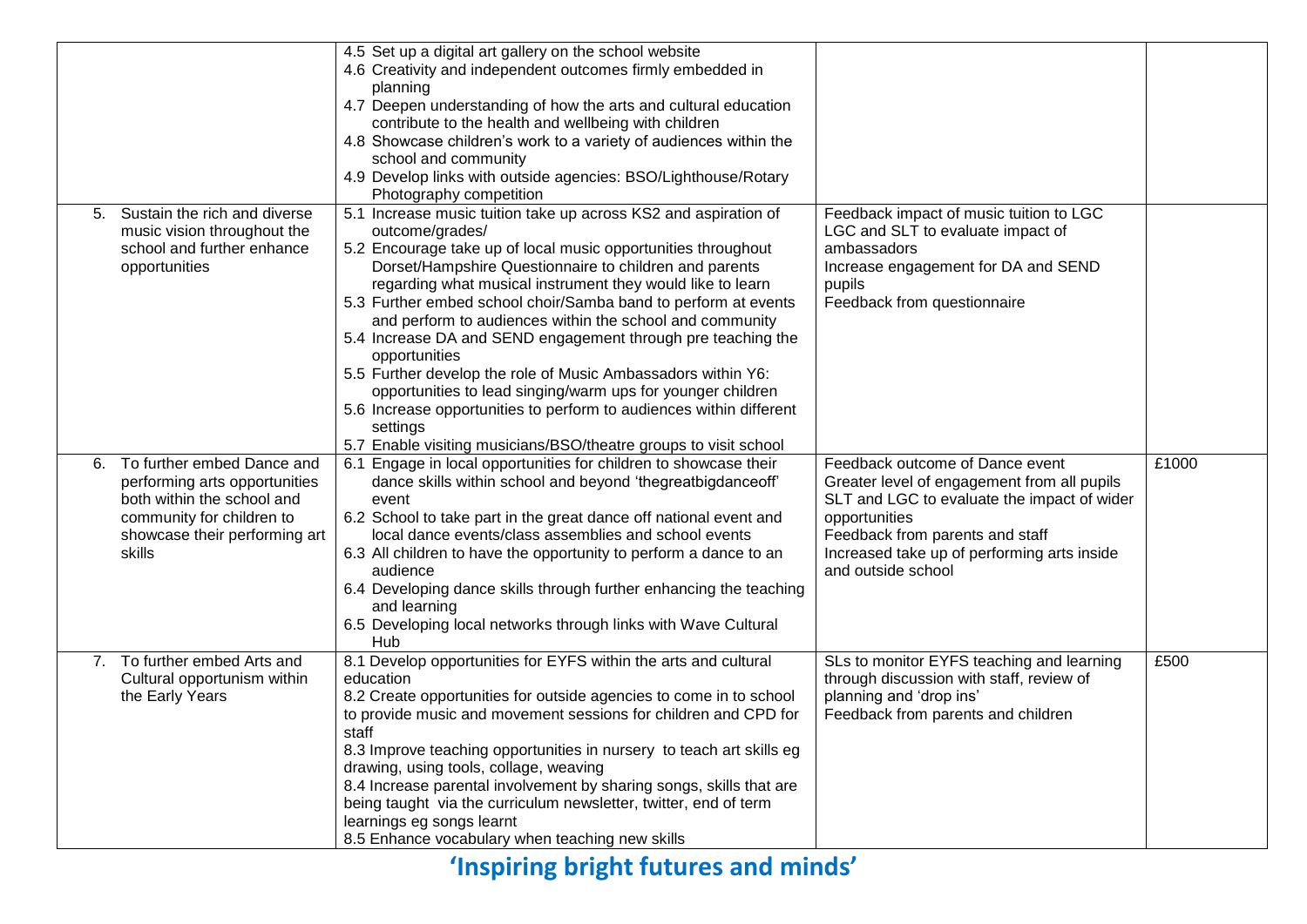| To further embed learning opportunities and provision<br>throughout EYFS<br>Outcomes: What success will look like for children<br>$\bullet$<br>$\bullet$<br>Increased parental engagement<br>$\bullet$<br>$\bullet$<br>Specific areas of need are identified early. | 100% of children to make at least expected progress from their starting point.<br>Children will be prepared for the next stage of their education in KS1. | <b>Strategic Lead: Louise Kirk</b><br>Increased subject leader knowledge of EYFS and how it fits in with the whole school                                                                                                                                                                                                                                                                                              |             | <b>Rights Respecting</b><br>Article 28: All children have a right to an education<br>Article 19: Ensure all children are safe and protected<br>from harm                                                                                                                                                                                                                                                                                                                                                                                                                               |                                                                                   |
|---------------------------------------------------------------------------------------------------------------------------------------------------------------------------------------------------------------------------------------------------------------------|-----------------------------------------------------------------------------------------------------------------------------------------------------------|------------------------------------------------------------------------------------------------------------------------------------------------------------------------------------------------------------------------------------------------------------------------------------------------------------------------------------------------------------------------------------------------------------------------|-------------|----------------------------------------------------------------------------------------------------------------------------------------------------------------------------------------------------------------------------------------------------------------------------------------------------------------------------------------------------------------------------------------------------------------------------------------------------------------------------------------------------------------------------------------------------------------------------------------|-----------------------------------------------------------------------------------|
| Clear progression through EYFS in every subject                                                                                                                                                                                                                     | Increased staff confidence with the new framework and development matters.                                                                                |                                                                                                                                                                                                                                                                                                                                                                                                                        |             |                                                                                                                                                                                                                                                                                                                                                                                                                                                                                                                                                                                        |                                                                                   |
|                                                                                                                                                                                                                                                                     |                                                                                                                                                           |                                                                                                                                                                                                                                                                                                                                                                                                                        |             |                                                                                                                                                                                                                                                                                                                                                                                                                                                                                                                                                                                        |                                                                                   |
| Target<br>To provide a progressive early<br>years curriculum using the new<br>EYFS to prepare children for<br>KS <sub>1</sub>                                                                                                                                       | <b>Actions</b><br>ELGs and the steps needed to achieve it.<br>1.3 Weekly planning meetings in nursery.                                                    | 1.1 Subject leaders to ensure a progressive early years curriculum<br>in line with new framework and development matters guidance.<br>1.2 Ensure all early years' staff are familiar with the new framework,<br>1.4 Early years' staff to ensure they know the new early years<br>framework and curriculum plans in their 'off the floor' time.                                                                        | curriculum. | <b>Monitoring &amp; Evaluation</b><br>LK to check all subjects have a progression of skills<br>from N0 to YR and gave staff clear deadlines to<br>ensure this is done.<br>LK to drop in and monitor nursery planning meetings<br>and ensure planning meets the needs of the<br>LK/ LC to monitor learning in nursery and reception<br>by speaking to the children about their learning and<br>staff about what they are teaching. Ensure all staff<br>have a clear idea of the outcome they are trying to<br>achieve and how it fits in with the curriculum.<br>Termly feedback to LGB | <b>Funding</b><br><b>EYFS</b><br>leader time<br>Cover for<br>planning<br>meetings |
| Subject leaders to monitor their<br>subjects effectively                                                                                                                                                                                                            | curriculum.                                                                                                                                               | 2.1 Subject leaders to liaise with early years' teachers and staff to<br>ensure correct knowledge and skills are being taught.<br>2.2 Subject leaders to provide appropriate support to early years'<br>teachers and staff to enable them to feel confident to deliver the<br>2.3 Subject leaders to challenge staff if any parts of the curriculum<br>is not being taught and problem solve together to ensure it is. | curriculum. | Subject leaders to monitor learning in nursery and<br>reception by speaking to the children about their<br>learning and staff about what they are teaching.<br>Ensure all staff have a clear idea of the outcome they<br>are trying to achieve and how it fits in with the<br>LK/LC to monitor subject leaders engagement with<br>nursery and reception.                                                                                                                                                                                                                               | SL time<br>£500                                                                   |
| Teaching and learning<br>opportunities are maximised                                                                                                                                                                                                                | absence of an adult.<br>extend children's thinking.                                                                                                       | 3.1 Ensuring the continuous provision in the environment is<br>engaging and inspiring to enhance learning opportunities in the<br>3.2 Early years' staff to use quality questioning to deepen and                                                                                                                                                                                                                      |             | Staff discussions in planning meetings of the impact<br>of the environment and acting on reflections made.<br>LC/LK/EW to observe questioning and support staff<br>in the use of blooms taxonomy.                                                                                                                                                                                                                                                                                                                                                                                      | £500 CPD<br>planning<br>meetings                                                  |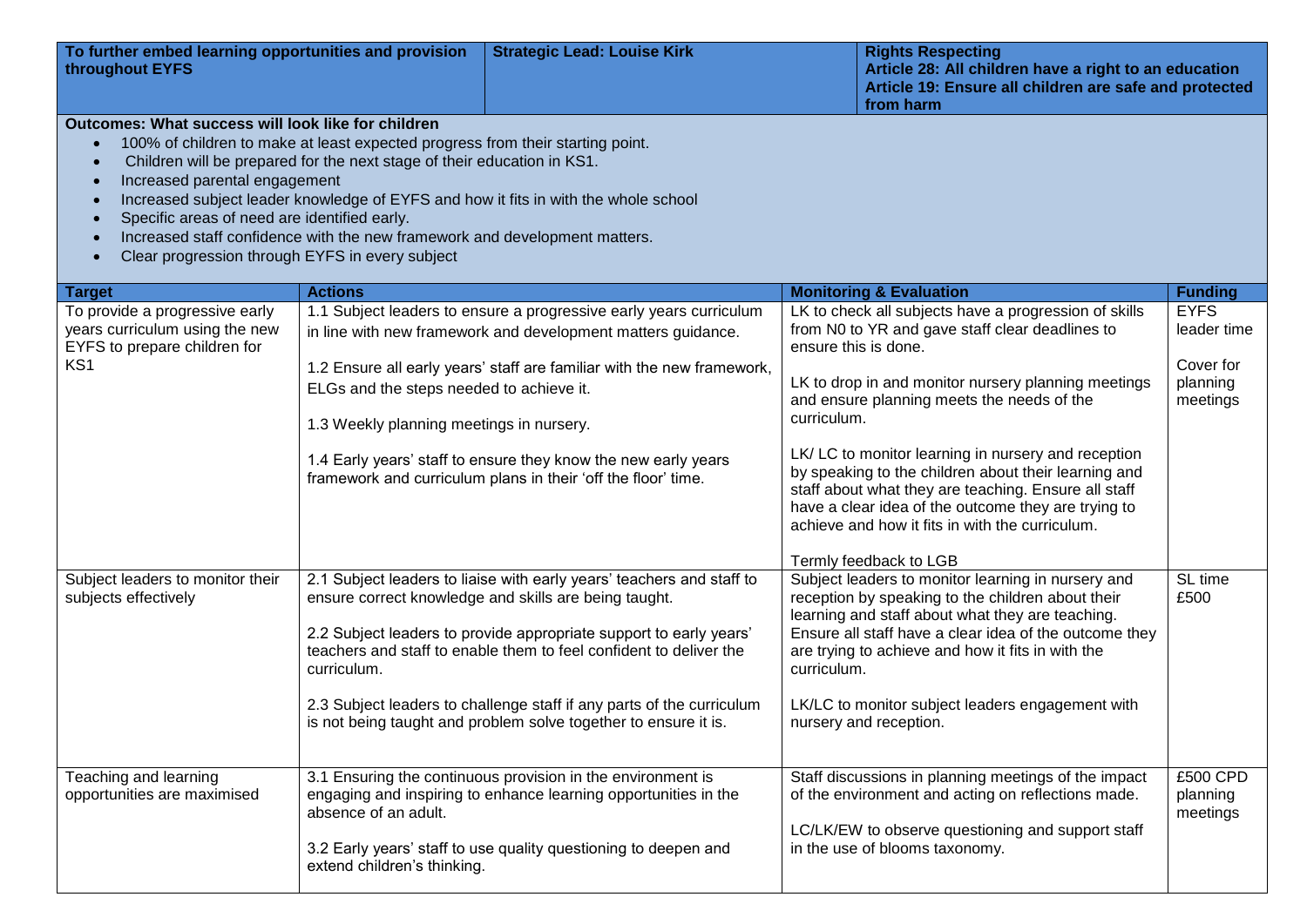|                                                                                             | 3.3 Early intervention for SEN pupils.                                                                                                                                                                                                                                                                                                            | EW/KC to liaise with SW and LK regarding SEN need<br>and support that is in place. SW to review support<br>plans.                                                                    |                  |
|---------------------------------------------------------------------------------------------|---------------------------------------------------------------------------------------------------------------------------------------------------------------------------------------------------------------------------------------------------------------------------------------------------------------------------------------------------|--------------------------------------------------------------------------------------------------------------------------------------------------------------------------------------|------------------|
|                                                                                             | 3.4 EYPP children identified and opportunities in place to overcome<br>any barriers to learning.                                                                                                                                                                                                                                                  | LK to review nursery PP plans. LC to review<br>reception PP plans.                                                                                                                   |                  |
|                                                                                             | 3.5 Visits to other nursery settings to share good practice focussing<br>on ways to plan, assess and create high challenge but supportive<br>environment                                                                                                                                                                                          | LK to support EW in organising visits with other<br>settings and ensuring it is possible.                                                                                            |                  |
|                                                                                             | 3.6 Ensure all staff are aware what teaching is taking place for 2<br>year olds and what teaching is taking place for 3/4 year olds.                                                                                                                                                                                                              | LK/LC to monitor planning, teaching and assessment.<br>Visit nursery ad hoc and ask about the teaching and<br>learning taking place.                                                 |                  |
|                                                                                             |                                                                                                                                                                                                                                                                                                                                                   | Termly feedback to LGB                                                                                                                                                               |                  |
| Opportunities for increased<br>parental engagement their<br>children's journey through EYFS | 4.1 Share next steps regularly so parents are aware of what their<br>children are working towards and can support them at home.                                                                                                                                                                                                                   | LL/EW to check Tapestry to ensure this is happening.<br>Is Tapestry the best way to share next steps?                                                                                | Tapestry<br>cost |
|                                                                                             | 4.2 Send curriculum newsletters out half termly to share theme<br>learning.                                                                                                                                                                                                                                                                       | LK to check newsletters before they go out to<br>parents.                                                                                                                            |                  |
|                                                                                             | 4.3 Create opportunities to share group learning with parents half-<br>termly, e.g. parents come in for 15 minutes at the end of the day or<br>videos sent out remotely of children's songs they have learnt etc.                                                                                                                                 | LK to ensure this is happening and there is<br>something planned for each half term.                                                                                                 |                  |
|                                                                                             | 4.4 Create a new way to seek parents voice in their child's<br>development, e.g. send out a slip half termly about any particular<br>interests their child has, anything they are finding particularly<br>difficult, any recent outings/ holidays they've been on, any recent<br>family members they've seen. Staff will then use this to support | LK to monitor how these are being used and whether<br>every opportunity is being made to extend children's<br>learning through their interests and support children's<br>next steps. |                  |
|                                                                                             | planning.<br>4.5 Send out parent questionnaire to gain parent's views.                                                                                                                                                                                                                                                                            | LC/LK/EW to review questionnaires and respond to<br>feedback accordingly.                                                                                                            |                  |
| Extend the environment to<br>enhance children's learning                                    | 5.1 Ensuring the continuous provision in the environment is<br>engaging and inspiring to enhance learning opportunities in the<br>absence of an adult.                                                                                                                                                                                            | All staff to observe chn's behaviour and involvement<br>levels in the environment and communicate and act<br>on reflections made.                                                    | £1000            |
|                                                                                             | 5.2 Use Leuven scale to assess chn's involvement levels in<br>different areas of the environment.                                                                                                                                                                                                                                                 | Staff discussions in planning meetings of the impact<br>of the environment and acting on reflections made.                                                                           |                  |
|                                                                                             | 5.3 Order display boards and create some engaging displays to<br>celebrate children's learning or create working walls.                                                                                                                                                                                                                           |                                                                                                                                                                                      |                  |
|                                                                                             | 5.4 Create areas in each room with a clear focus.                                                                                                                                                                                                                                                                                                 |                                                                                                                                                                                      |                  |